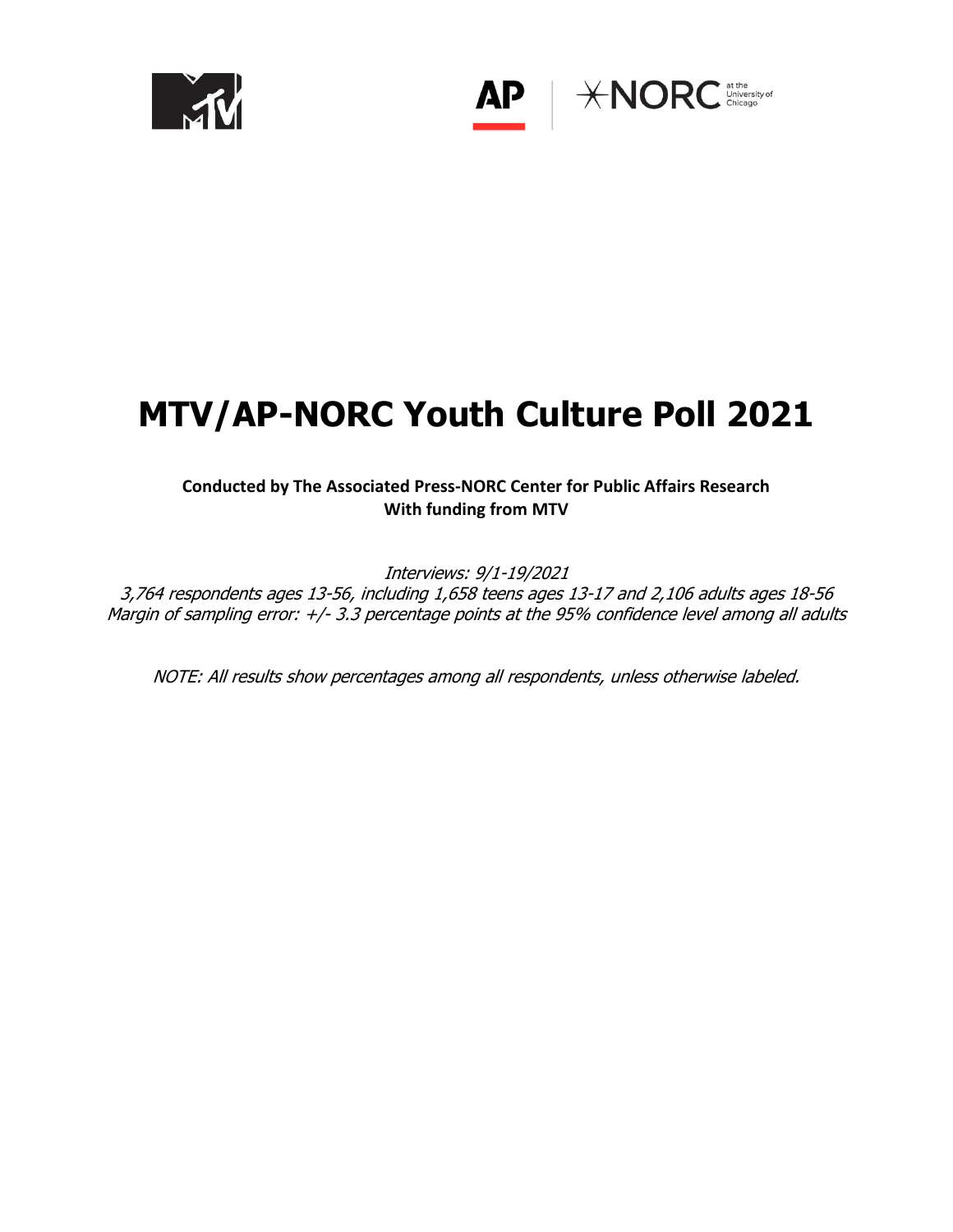## **GENDER2. Are you ….**

|                      | AP-NORC     |
|----------------------|-------------|
|                      | 9/1-19/2021 |
| Male                 | 49          |
| Female               | 49          |
| If adult             |             |
| Non-binary           |             |
| Prefer not to answer | $\ast$      |
| N=                   | 3,764       |

## **EMPLOY2. What is your current employment status?**

## **If you are a student, and another option is also applicable to you, you may select more than one.**

|                                     | AP-NORC     |
|-------------------------------------|-------------|
|                                     | 9/1-19/2021 |
| Working full-time                   | 52          |
| Working part-time                   | 12          |
| Looking for work                    | 10          |
| Home duties or not in the workforce | 11          |
| Student                             | 17          |
| Retired                             | 4           |
| <b>DON'T KNOW</b>                   |             |
| SKIPPED ON WEB/REFUSED              |             |
| N=                                  | 3,764       |

## *If age 21 or older:*

#### **PARENT. Are you the parent or guardian of any children under the age of 18?**

|                        | AP-NORC     |
|------------------------|-------------|
|                        | 9/1-19/2021 |
| Yes                    | 43          |
| No                     | 57          |
| <b>DON'T KNOW</b>      |             |
| SKIPPED ON WEB/REFUSED | $\ast$      |
| N=                     | 1.648       |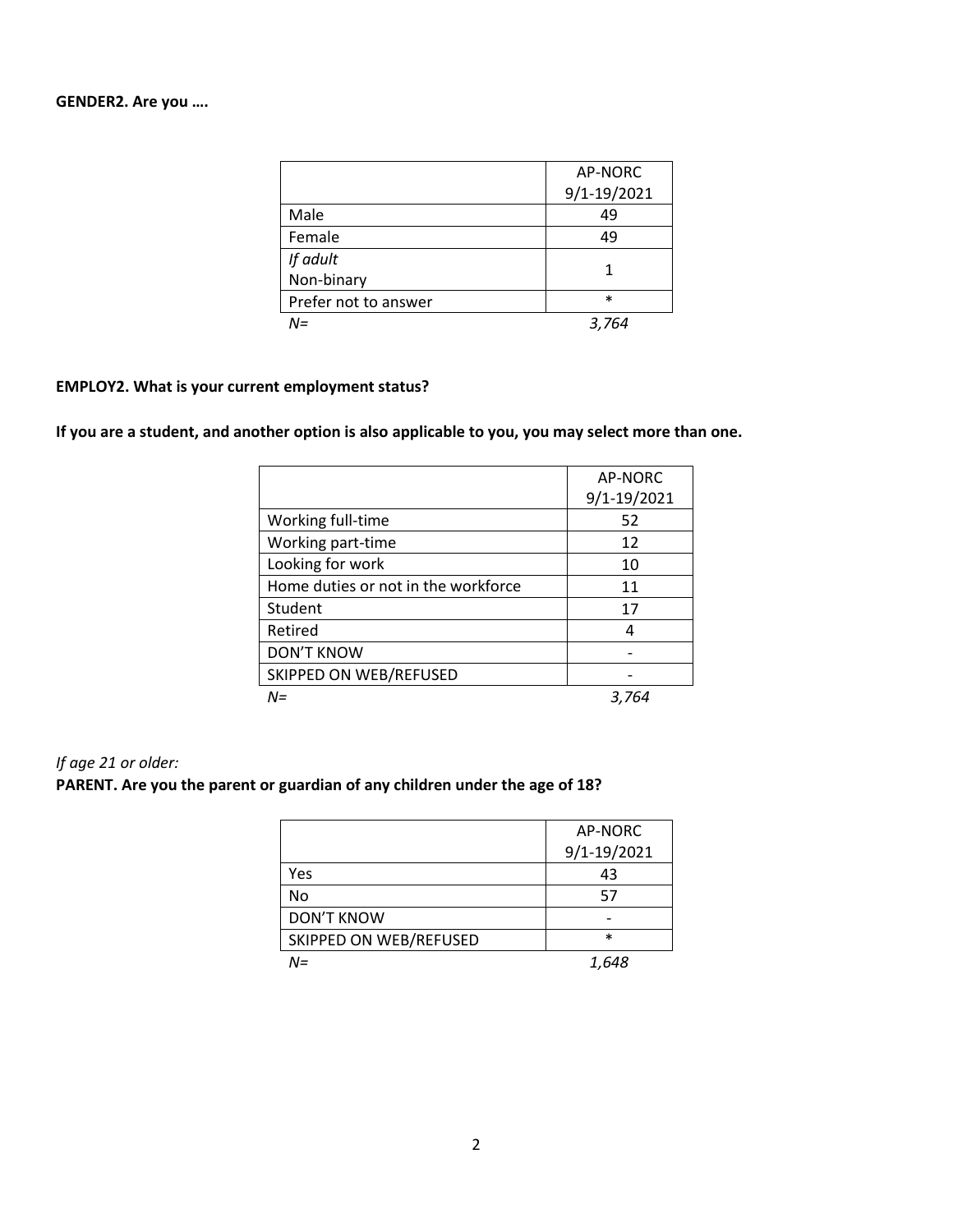# *If yes in PARENT:*

**KIDS. How many children do you have under the age of 18?**

# **[CODED NUMERIC RESPONSE 0-10]**

|                        | AP-NORC     |
|------------------------|-------------|
|                        | 9/1-19/2021 |
| 1                      | 43          |
| $\mathfrak{p}$         | 38          |
| 3                      | 12          |
|                        |             |
| $5+$                   | 2           |
| <b>DON'T KNOW</b>      |             |
| SKIPPED ON WEB/REFUSED |             |
| $N =$                  | 778         |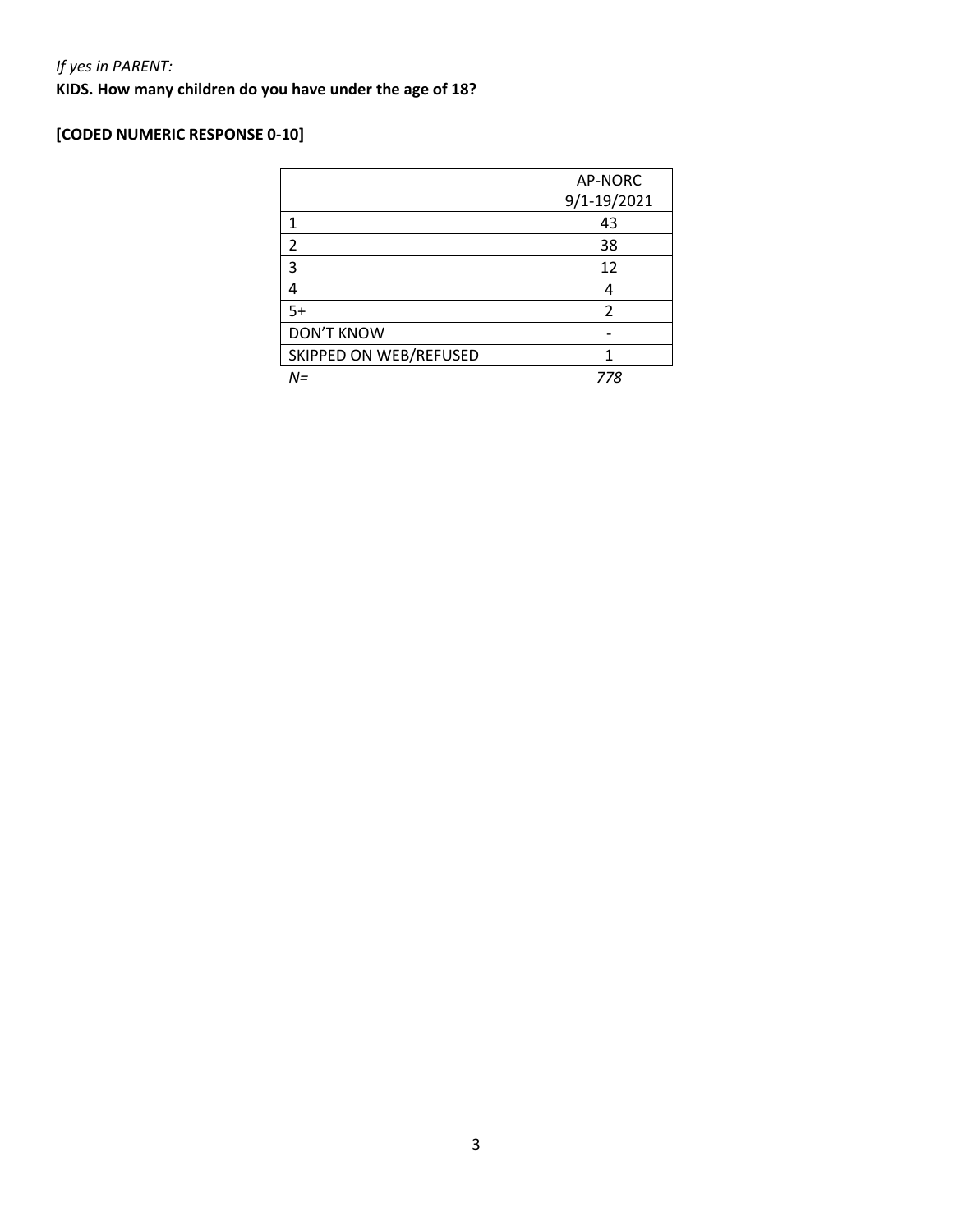# **[ITEMS RANDOMIZED]**

|                                                          | <b>Not</b><br>important<br>at all/Not<br>very | Not            |                |           | Very/<br><b>Extremely</b> |           |           |                          |            |
|----------------------------------------------------------|-----------------------------------------------|----------------|----------------|-----------|---------------------------|-----------|-----------|--------------------------|------------|
| AP-NORC                                                  | important                                     | important      | Not very       | Somewhat  | important                 | Very      | Extremely |                          | SKP/       |
| 9/1-19/2021                                              | <b>NET</b>                                    | at all         | important      | important | <b>NET</b>                | important | important | DK                       | <b>REF</b> |
| Your gender                                              | 30                                            | 14             | 16             | 26        | 43                        | 24        | 19        | $\overline{a}$           | $\ast$     |
| Your sexual<br>orientation                               | 36                                            | 17             | 19             | 25        | 38                        | 21        | 18        | $\overline{\phantom{a}}$ | $\ast$     |
| Your race or<br>ethnicity                                | 38                                            | 18             | 20             | 26        | 37                        | 20        | 16        | $\overline{\phantom{a}}$ | $\ast$     |
| Your age                                                 | 36                                            | 12             | 24             | 34        | 30                        | 18        | 12        | $\overline{\phantom{a}}$ | $\ast$     |
| If parent<br>Being a parent<br>$N=(778)$                 | $\overline{\mathbf{4}}$                       | $\overline{2}$ | $\overline{2}$ | 13        | 83                        | 30        | 53        | $\overline{\phantom{a}}$ | $\ast$     |
| Your education                                           | 18                                            | $\overline{7}$ | 12             | 30        | 51                        | 28        | 23        | $\overline{\phantom{a}}$ | $\ast$     |
| Your job or<br>profession                                | 24                                            | 11             | 13             | 31        | 44                        | 27        | 17        | $\overline{\phantom{a}}$ | $\ast$     |
| Your personality                                         | 9                                             | 5              | $\overline{4}$ | 22        | 69                        | 38        | 31        | $\blacksquare$           | $\ast$     |
| Your political<br>views or party                         | 34                                            | 14             | 20             | 36        | 29                        | 18        | 11        | $\overline{\phantom{a}}$ | $\ast$     |
| The social issues<br>you care about                      | 18                                            | 8              | 10             | 33        | 48                        | 30        | 19        | $\blacksquare$           | $\ast$     |
| A talent or<br>hobby such as<br>sports, art, or<br>music | 25                                            | 9              | 16             | 33        | 42                        | 27        | 15        | $\overline{\phantom{a}}$ | $\ast$     |
| Who or what<br>you are a fan of                          | 38                                            | 15             | 23             | 34        | 27                        | 16        | 11        | $\overline{\phantom{a}}$ | $\ast$     |

*N= 3,764*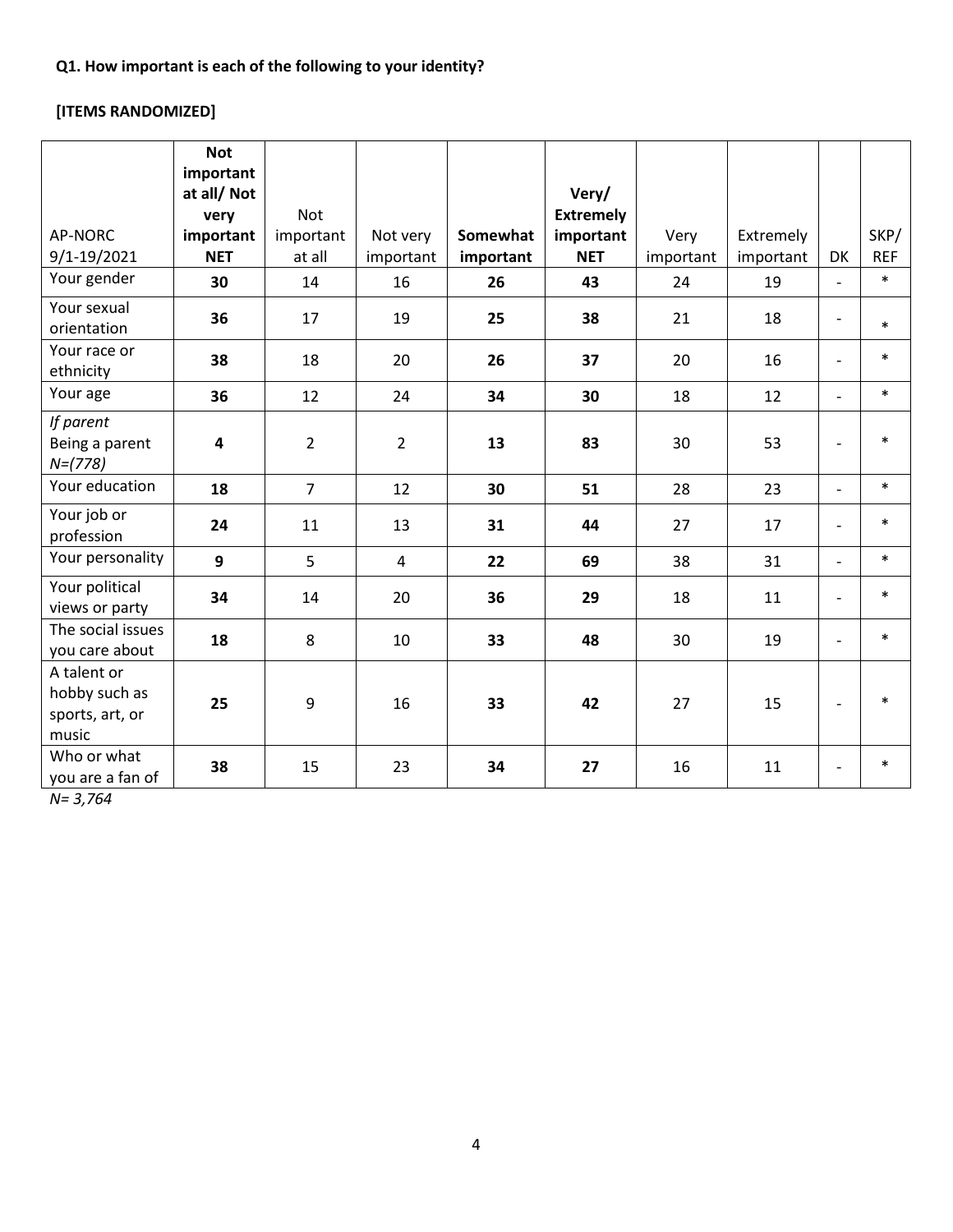# **Q8NEW. In general, how often do you experience stress in your daily life?**

# **[HALF SAMPLE SHOWN RESPONSE OPTIONS IN REVERSE ORDER]**

|                                 | AP-NORC<br>9/1-19/2021 |
|---------------------------------|------------------------|
| <b>Never/Rarely NET</b>         | 18                     |
| Never                           | 3                      |
| Rarely                          | 15                     |
| <b>Sometimes/Frequently NET</b> | 81                     |
| Sometimes                       | 49                     |
| Frequently                      | 32                     |
| <b>DON'T KNOW</b>               |                        |
| SKIPPED ON WEB/REFUSED          |                        |
| $N =$                           | 3,764                  |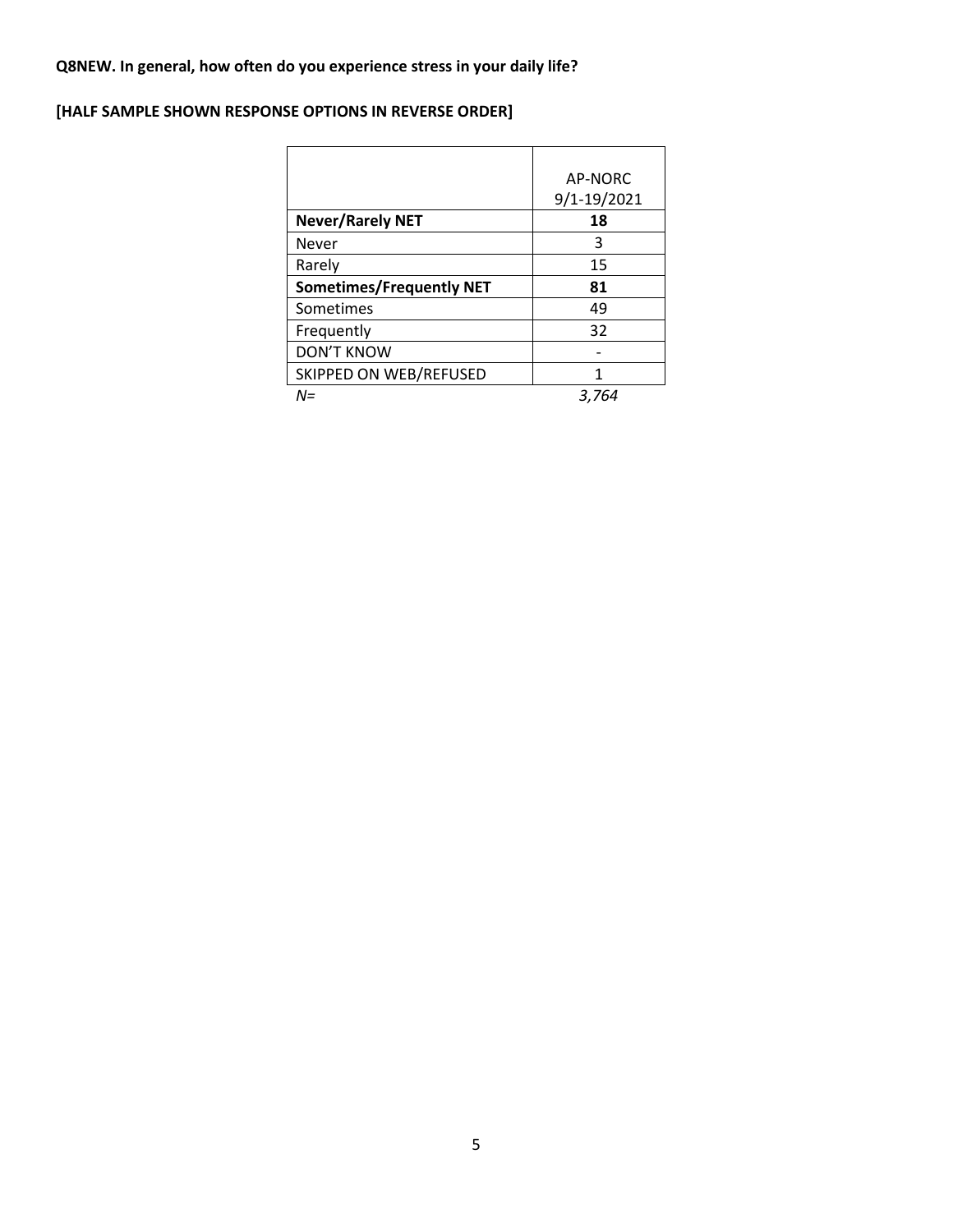**Q8. Would you say each of the following is a major source of stress, a minor source of stress, or not a source of stress at all?**

# **[ITEMS RANDOMIZED]**

| AP-NORC                                                               | Major  | Minor  | Not a  |    | SKP/         |
|-----------------------------------------------------------------------|--------|--------|--------|----|--------------|
| 9/1-19/2021                                                           | source | source | source | DK | <b>REF</b>   |
| The fear of getting COVID-19                                          | 29     | 41     | 30     |    | $\ast$       |
| Discrimination you personally<br>experience                           | 14     | 35     | 51     |    | $\ast$       |
| Uncertainty about how the<br>COVID-19 pandemic will be in<br>the fall | 35     | 43     | 23     |    | $\ast$       |
| My family or other personal<br>relationships                          | 34     | 45     | 20     |    | $\mathbf{1}$ |
| Social media                                                          | 14     | 38     | 48     |    | $\ast$       |
| If a teen<br>Your family's finances<br>$N=(1,658)$                    | 23     | 43     | 35     |    | $\ast$       |
| If an adult<br>Your personal finances<br>$N=(2,106)$                  | 42     | 43     | 14     |    | $\ast$       |
| Your body image                                                       | 24     | 46     | 30     |    | $\ast$       |
| Environmental issues, such as<br>climate change or forest fires       | 24     | 45     | 31     |    | $\ast$       |

*N= 3,764*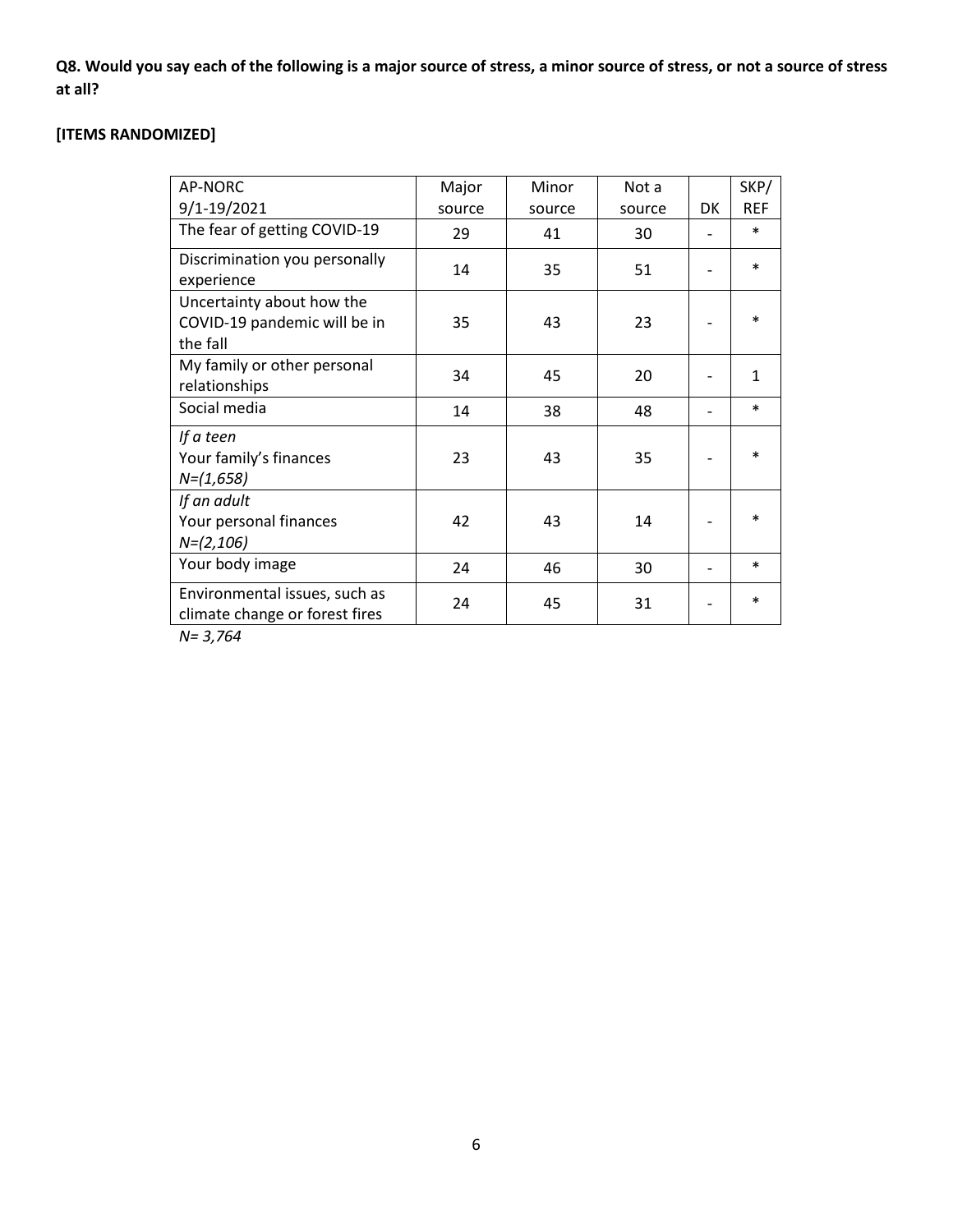**Q7. Would you say the COVID-19 pandemic has made each of the following easier, more difficult, or neither easier nor more difficult?** 

## **[ITEMS RANDOMIZED]**

|                  |            |                  |                  | <b>Neither</b> | Much/     |           |                  |                              |              |
|------------------|------------|------------------|------------------|----------------|-----------|-----------|------------------|------------------------------|--------------|
|                  | Much/      |                  |                  | easier nor     | Somewhat  | Somewhat  | Much             |                              |              |
| <b>AP-NORC</b>   | Somewhat   | Much             | Somewhat         | more           | more      | more      | more             |                              | SKP/         |
| 9/1-19/2021      | easier NET | easier           | easier           | difficult      | difficult | difficult | difficult        | DK                           | <b>REF</b>   |
| Maintaining      |            |                  |                  |                |           |           |                  |                              |              |
| your mental      | 15         | $\boldsymbol{6}$ | $\boldsymbol{9}$ | 36             | 48        | 30        | 18               | $\overline{a}$               | $\ast$       |
| health           |            |                  |                  |                |           |           |                  |                              |              |
| Maintaining      |            |                  |                  |                |           |           |                  |                              |              |
| your physical    | 18         | $\overline{7}$   | 11               | 40             | 41        | 30        | 11               | $\overline{\phantom{a}}$     | $\mathbf{1}$ |
| health           |            |                  |                  |                |           |           |                  |                              |              |
| Having fun       | 16         | $\overline{7}$   | 9                | 29             | 54        | 35        | 20               | $\overline{\phantom{a}}$     | $\mathbf{1}$ |
| Maintaining      |            |                  |                  |                |           |           |                  |                              |              |
| good             |            |                  |                  |                |           |           |                  |                              | $\ast$       |
| relationships    | 24         | 8                | 16               | 45             | 31        | 23        | $\boldsymbol{9}$ | $\overline{\phantom{a}}$     |              |
| with your family |            |                  |                  |                |           |           |                  |                              |              |
| Maintaining      |            |                  |                  |                |           |           |                  |                              |              |
| good             |            |                  |                  |                |           |           |                  |                              |              |
| relationships    | 18         | 7                | 11               | 41             | 41        | 30        | 11               | $\overline{\phantom{a}}$     | $\ast$       |
| with your        |            |                  |                  |                |           |           |                  |                              |              |
| friends          |            |                  |                  |                |           |           |                  |                              |              |
| Romantic         |            |                  |                  |                |           |           |                  |                              |              |
| relationships or | 15         | 6                | 9                | 50             | 34        | 20        | 14               | $\overline{\phantom{a}}$     | $\ast$       |
| dating           |            |                  |                  |                |           |           |                  |                              |              |
| Maintaining      |            |                  |                  |                |           |           |                  |                              |              |
| your financial   | 18         | 5                | 13               | 45             | 36        | 23        | 14               | $\overline{a}$               | $\ast$       |
| security         |            |                  |                  |                |           |           |                  |                              |              |
| Personal growth  | 22         | 8                | 14               | 44             | 34        | 25        | $\boldsymbol{9}$ | $\overline{\phantom{a}}$     | $\ast$       |
| Pursuing         |            |                  |                  |                |           |           |                  |                              |              |
| passions or      | 21         | 8                | 14               | 37             | 40        | 28        | 12               | $\qquad \qquad \blacksquare$ | $\ast$       |
| hobbies          |            |                  |                  |                |           |           |                  |                              |              |
| Pursuing your    |            |                  |                  |                |           |           |                  |                              |              |
| career or        |            |                  |                  | 47             |           |           |                  |                              | $\ast$       |
| educational      | 16         | 6                | 9                |                | 37        | 26        | 11               | $\overline{\phantom{a}}$     |              |
| goals            |            |                  |                  |                |           |           |                  |                              |              |
| Practicing your  |            |                  |                  |                |           |           |                  |                              |              |
| religion or      | 16         | $\overline{7}$   | 9                | 60             | 24        | 17        | $\overline{7}$   | $\qquad \qquad \blacksquare$ | $\mathbf{1}$ |
| spirituality     |            |                  |                  |                |           |           |                  |                              |              |
| Being happy      | 16         | $\boldsymbol{6}$ | 9                | 41             | 43        | 31        | 12               |                              | $\ast$       |

*N= 3,764*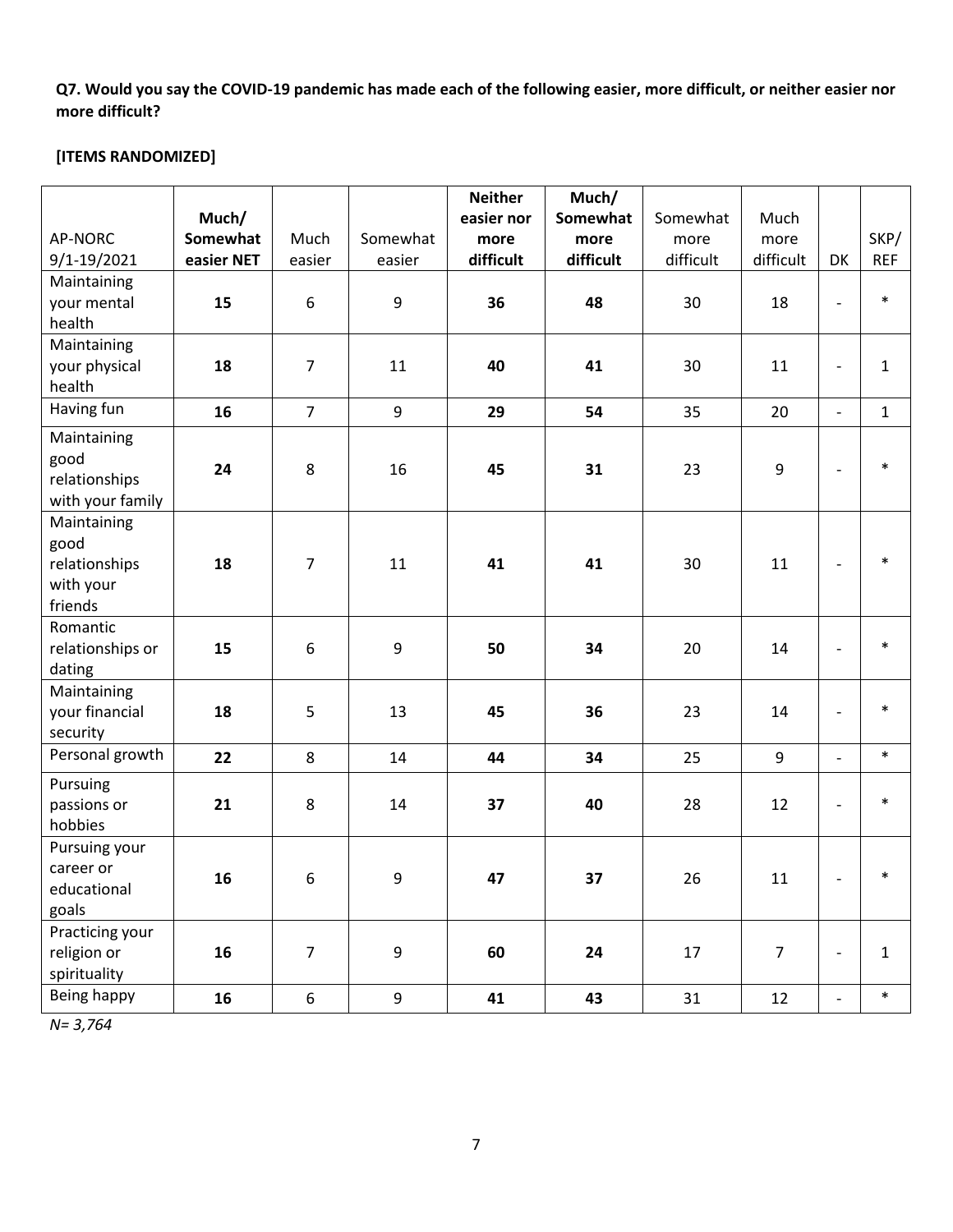**PID1. Do you consider yourself a Democrat, a Republican, an Independent or none of these?**

*If Democrat:*

**PIDA. Do you consider yourself a strong or not so strong Democrat?** *If Republican:*

**PIDB. Do you consider yourself a strong or not so strong Republican?** *If independent, none of these, don't know, skipped, or refused:*  **PIDI. Do you lean more toward the Democrats or the Republicans?**

#### **Combines PID1, PIDI, PIDA, and PIDB.**

|                               | AP-NORC     |
|-------------------------------|-------------|
|                               | 9/1-19/2021 |
| <b>Democrat NET</b>           | 44          |
| <b>Strong Democrat</b>        | 20          |
| Not so strong Democrat        | 14          |
| Lean Democrat                 | 9           |
| Independent/None - Don't lean | 23          |
| <b>Republican NET</b>         | 33          |
| Lean Republican               | 9           |
| Not so strong Republican      | 11          |
| <b>Strong Republican</b>      | 13          |
| N=                            | 3.764       |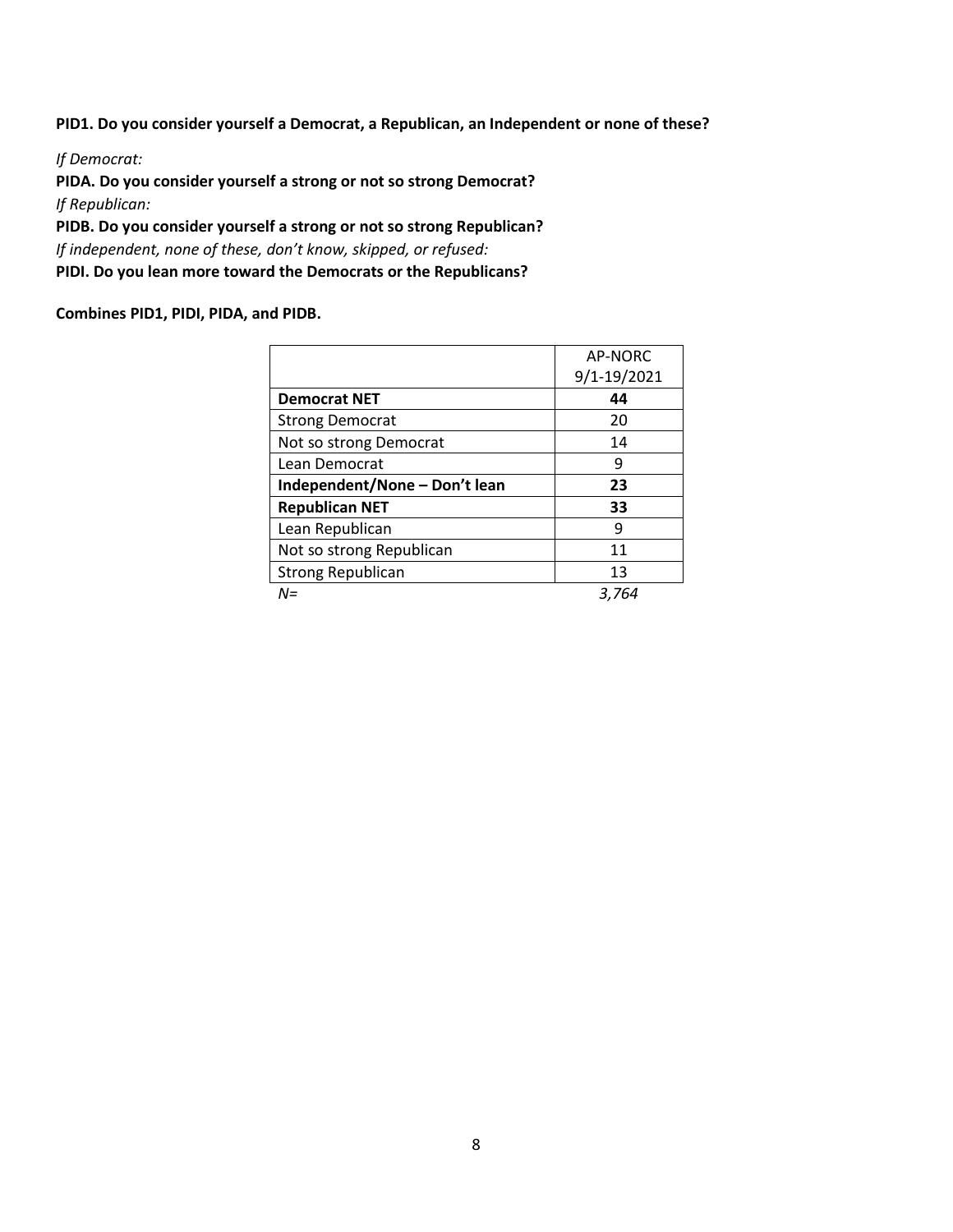**D3. Generally speaking, do you consider yourself to be a liberal, moderate, or conservative?**

*If liberal:* 

**D4. Do you consider yourself very liberal or somewhat liberal?** 

*If conservative:* 

**D5. Do you consider yourself very conservative or somewhat conservative?** 

#### **Combines D3, D4, D5:**

|                         | AP-NORC     |
|-------------------------|-------------|
|                         | 9/1-19/2021 |
| <b>Liberal NET</b>      | 26          |
| Very liberal            | 14          |
| Somewhat liberal        | 12          |
| <b>Moderate</b>         | 48          |
| <b>Conservative NET</b> | 24          |
| Somewhat conservative   | 14          |
| Very conservative       | 10          |
| <b>DON'T KNOW</b>       | $\ast$      |
| SKIPPED ON WEB/REFUSED  | 1           |
| $N =$                   | 3,764       |

#### **DM5. How would you describe the community you live in now?**

|                        | AP-NORC     |
|------------------------|-------------|
|                        | 9/1-19/2021 |
| Urban                  | 33          |
| Suburban               | 48          |
| Rural                  | 19          |
| <b>DON'T KNOW</b>      |             |
| SKIPPED ON WEB/REFUSED |             |
| N=                     | 3,764       |

**AGE**

|           | AP-NORC     |
|-----------|-------------|
|           | 9/1-19/2021 |
| $13 - 17$ | 11          |
| 18-29     | 28          |
| 30-39     | 25          |
| 40-56     | 36          |
| $N =$     | 3,764       |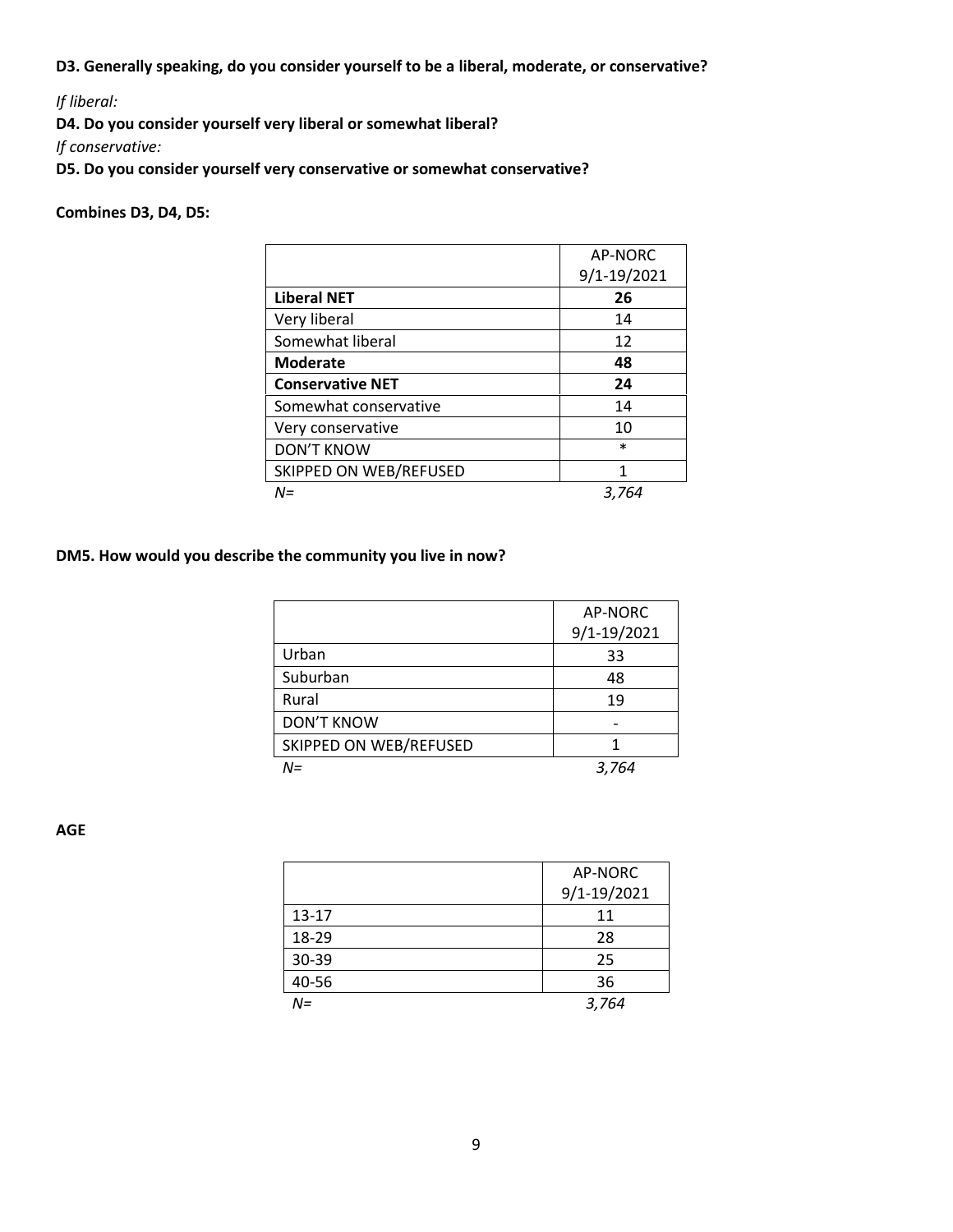## **GENERATION**

|                        | AP-NORC     |
|------------------------|-------------|
|                        | 9/1-19/2021 |
| Gen Z (age 13-24)      | 26          |
| Millennial (age 25-40) | 39          |
| Gen X (age 41-56)      | 34          |
| $N =$                  | 3.764       |

## **RACE/ETHNICITY**

|                                  | AP-NORC     |
|----------------------------------|-------------|
|                                  | 9/1-19/2021 |
| White                            | 59          |
| <b>Black or African American</b> | 12          |
| Hispanic                         | 19          |
| Other                            | 10          |
| N=                               | 3.764       |

# *If AmeriSpeak sample or age 18+*

## **HOUSEHOLD INCOME**

|                              | <b>AP-NORC</b><br>9/1-19/2021 |
|------------------------------|-------------------------------|
| Under \$10,000               | q                             |
| \$10,000 to under \$20,000   | 8                             |
| \$20,000 to under \$30,000   | 12                            |
| \$30,000 to under \$40,000   | 9                             |
| \$40,000 to under \$50,000   | 7                             |
| \$50,000 to under \$75,000   | 16                            |
| \$75,000 to under \$100,000  | 14                            |
| \$100,000 to under \$150,000 | 15                            |
| \$150,000 or more            | q                             |
| $N =$                        | 2.594                         |

# *If age 18+*

## **MARITAL STATUS**

|             | AP-NORC         |
|-------------|-----------------|
|             | $9/1 - 19/2021$ |
| Married     | 53              |
| Not married | 47              |
| N=          | 2,106           |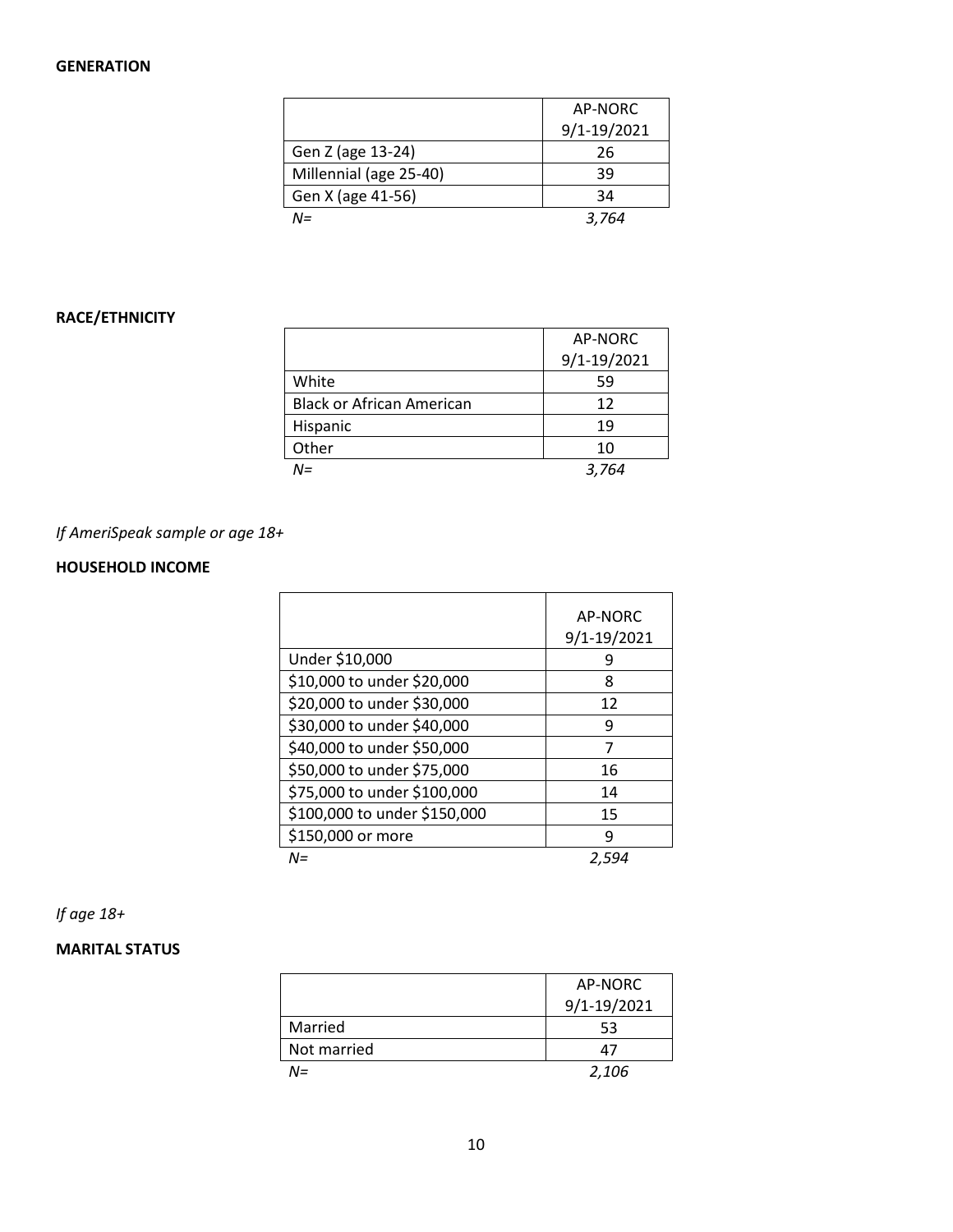# *If age 18+*

## **EDUCATION**

|                                    | AP-NORC     |
|------------------------------------|-------------|
|                                    | 9/1-19/2021 |
| Less than a high school diploma    |             |
| High school graduate or equivalent | 26          |
| Some college                       | 28          |
| College graduate or above          | 22          |
| Post grad study/professional       | 15          |
| degree                             |             |
| N=                                 |             |

## *If age 13-17*

## **PARENTS EDUCATION LEVEL**

|                                    | AP-NORC      |
|------------------------------------|--------------|
|                                    | 9/1-19/2021  |
| Less than a high school diploma    |              |
| High school graduate or equivalent | 19           |
| Some college                       | 23           |
| College graduate or above          | 26           |
| Post grad study/professional       | 24           |
| degree                             |              |
| $\mathsf{N}\mathsf{=}$             | <i>1.170</i> |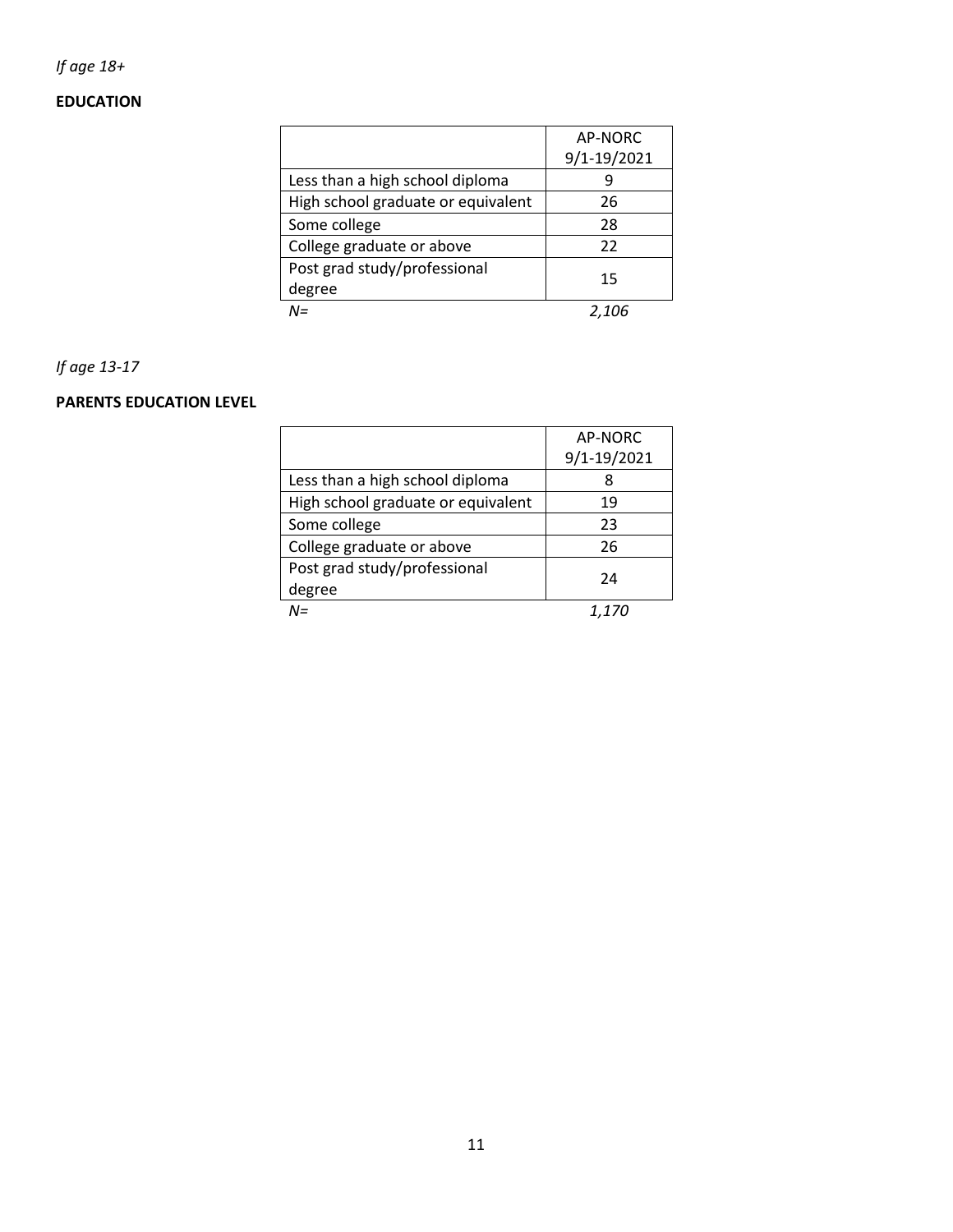#### **Study Methodology**

This survey was conducted by The Associated Press-NORC Center for Public Affairs Research, with funding from MTV. Staff from NORC at the University of Chicago, The Associated Press, and MTV collaborated on all aspects of the study.

Data were collected using both probability and non-probability sample sources. Interviews for this survey were conducted between September 1 and 19, 2021, with people age 13 to 56 representing the 50 states and the District of Columbia.

The probability sample source is AmeriSpeak®, NORC's probability-based panel designed to be representative of the U.S. household population. During the initial recruitment phase of the panel, randomly selected U.S. households were sampled with a known, non-zero probability of selection from the NORC National Sample Frame and then contacted by U.S. mail, email, telephone, and field interviewers (face-to-face). The panel provides sample coverage of approximately 97 percent of the U.S. household population. Those excluded from the sample include people with P.O. Box only addresses, some addresses not listed in the USPS Delivery Sequence File, and some newly constructed dwellings.

Adult panel members age 18 to 56 were randomly drawn from AmeriSpeak, and 939 completed the survey – 929 via the web and 10 via telephone. Teen panel members age 13 to 17 were drawn from AmeriSpeak Teen, and 488 completed the survey – 484 via the web and 4 via telephone. Interviews were conducted in both English and Spanish, depending on respondent preference.

The final stage completion rate is 29.3 percent, the weighted household panel response rate is 18.6 percent, and the weighted household panel retention rate is 75.3 percent, for a cumulative response rate of 4.1 percent. The overall margin of sampling error for the AmeriSpeak sample is  $+/-4.3$  percentage points at the 95 percent confidence level, including the design effect.

Dynata provided 2,337 non-probability interviews – 1,170 with people age 13-17 and 1,167 with people age 18-56. The Dynata sample was derived based on quotas related to age, race and ethnicity, gender, and education. Interviews were conducted in English and via the web only. For panel recruitment, Dynata uses invitations of all types including email invitations, phone alerts, banners, and messaging on panel community sites to include people with a diversity of motivations to take part in research. Because non-probability panels do not start with a frame where there is known probability of selection, standard measures of sampling error and response rates cannot be calculated.

Once the sample has been selected and fielded, and all the study data have been collected and made final, a raking process is used to adjust for any survey nonresponse as well as any noncoverage or under and oversampling in both probability and non-probability samples resulting from the study specific sample design. Raking variables for both the probability and nonprobability samples included age, gender, census region, race/ethnicity, and education. Population control totals for the raking variables were obtained from the 2020 Current Population Survey. The weighted data reflect the U.S. population of people age 13-56.

In order to incorporate the nonprobability sample, NORC used TrueNorth calibration, an innovative hybrid calibration approach developed at NORC based on small area estimation methods in order to explicitly account for potential bias associated with the nonprobability sample. The purpose of TrueNorth calibration is to adjust the weights for the nonprobability sample so as to bring weighted distributions of the nonprobability sample in line with the population distribution for characteristics correlated with the survey variables. Such calibration adjustments help to reduce potential bias, yielding more accurate population estimates.

First, the nonprobability sample is raked for each age group of interest (13-17; 18-24; 25-56) to the following sociodemographic characteristics: sex, education level for adults 18-56, parent's highest level of education for teens 13- 17, Census Region, and race/ethnicity. Additionally the nonprobability sample is raked to more granular age overall (13-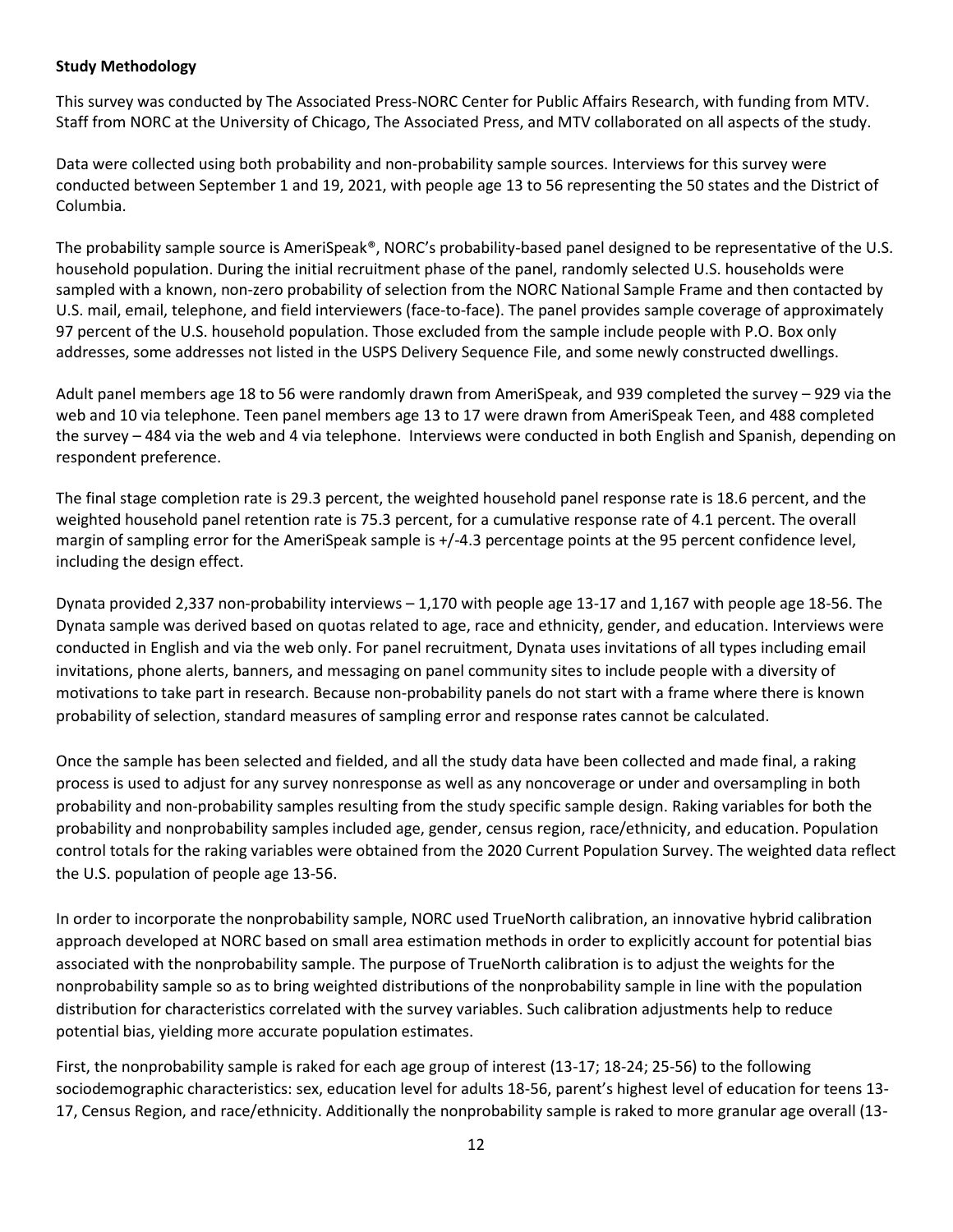14; 15-17; 18-24; 25-29; 30-39; 40-49; 50-56) and race/ethnicity by gender (NH White, Male; NH White Female; All other Male; All other Female). Second, the weighted AmeriSpeak sample and the calibrated nonprobability sample were used to develop a small area model to support domain-level estimates, where the domains were defined by race/ethnicity, age, education and gender. The dependent variables for the models were:

- Q3NEW3: Would you say the world your generation is facing is better than most other generations have faced, worse than most other generations have faced, or about the same?
- Q7BNEW: How much can people like you affect what the government does?
- Q8\_1: Would you say each of the following is a major source of stress, a minor source of stress, or not a source of stress at all? The fear of getting COVID-19
- C17: How much responsibility do you think a company has to take a stand on important social and political issues?

These were found to be key survey variables, in terms of model fit. The model included covariates, domain-level random effects, and sampling errors. The covariates were external data available from other national surveys such as health insurance, internet access, voting behavior, and housing type from the American Community Survey (ACS). Finally, the combined AmeriSpeak and nonprobability sample weights were derived such that for the combined sample, the weighted estimate reproduced the small domain estimates (derived using the small area model) for key survey variables.

The overall margin of error for the combined sample is +/- 3.3 percentage points at the 95 percent confidence level, including the design effect. The margin of sampling error may be higher for subgroups. The overall margin of sampling error among those age 13-24 is +/-2.8 percentage points at the 95 percent confidence level, including the design effect. The overall margin of sampling error among those age 25-40 is +/-5.7 percentage points at the 95 percent confidence level, including the design effect. The overall margin of sampling error among those age 41-56 is +/-7.0 percentage points at the 95 percent confidence level, including the design effect.

For more information, email [info@apnorc.org.](mailto:info@apnorc.org)